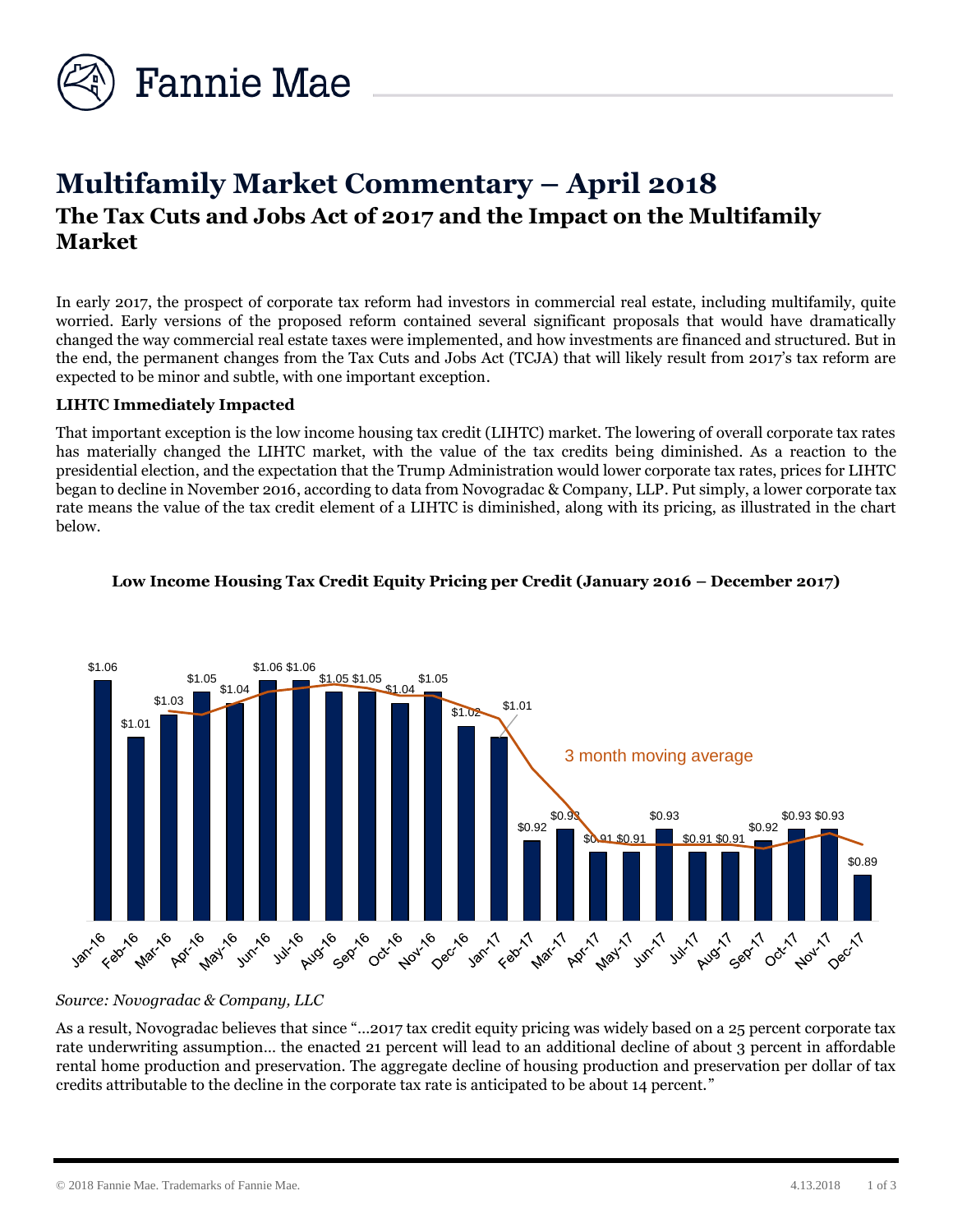

Another major change for LIHTC projects involves those with foreign owners or affiliates. According to Novogradac, the TCJA resulted in an altered tax scheme for foreign companies, as well as domestic companies with major foreign components: "The alternative tax calculation subjects companies to a potential base erosion and anti-abuse tax (BEAT). The BEAT is intended to establish a minimum tax level for certain foreign investors. The BEAT tax rate is 5 percent in 2018, 10 percent in 2019 to 2025, and 12.5 percent after 2025." For a LITHC investor subject to the BEAT, the BEAT has the potential to erode "the benefit from the LIHTC by up to 20 percent through 2025, and up to 100 percent thereafter" and "roughly one-half of the tax benefits from tax losses." Thus, the BEAT could negatively impact the appetite of certain LIHTC equity investors.

# **Early Proposals Were Concerning for Multifamily**

The TCJA impact is expected to be neutral at worst and positive at best for the multifamily sector. While there were early concerns about drastic changes to interest deductibility and depreciation rules, the final reforms were quite marginal, with special consideration for real estate investment being part of the final legislation. And with the overall corporate tax rate having been significantly reduced, investors in commercial real estate should experience mostly positive results.

Several of the early tax reform proposals could have upended the multifamily market. One of the most concerning was the potential elimination of 1031 Exchanges. A 1031 Exchange is a tax deferral strategy to delay payment of taxes on capital gains from the sale of property. The rules allow for investors to defer tax payments if sale proceeds are invested in a legally similar asset within a specified time frame. A substantial portion of apartment building sales utilize 1031 Exchanges each year, and its elimination could have caused apartment buildings to be both less liquid from an investment perspective and more expensive to buy and sell due to the taxable event. Fortunately for commercial real estate investors, 1031 Exchanges were unchanged by the TCJA, though they were eliminated for certain non-real estate personal property.

The early proposal to eliminate the deductibility of interest was also of great concern for multifamily investors. The early proposal would have eliminated interest deductibility, and, instead, apartment building owners would have needed to expense the full cost of buying or constructing a building while carrying forward the operating losses from the initial investment. This proposal could have dramatically changed the cost of using debt to finance a property. This proposal did not make it to the final reform, and interest deductibility was instead given special consideration in the new tax code, subject to some new but minor conditions.

Another early proposal that was of great concern but did not make it to the final legislation was a substantial change to Private Activity Bonds. These bonds are highly utilized in the financing of subsidized affordable properties. This tax exemption was also maintained in the final legislation.

#### **Several Positive Changes for Some Multifamily Investors**

One of the most important changes for the multifamily sector resulting from the TCJA is the change to interest deductibility. While the rules for interest expensing were changed for many corporations, an exception was included that allows companies that are primarily real estate operators to fully deduct the interest they paid from their income. There are conditions that have to be met for real estate companies to qualify for this exception, as well as a requirement that companies use a longer depreciation schedule, but these changes should not dramatically change the cost of owning or operating a rental apartment building.

It's likely that the net effect of the TCJA will make the federal income tax bill for an apartment rental property slightly lower. While companies will have to slightly reduce the amount deducted from a building's income by taking a slightly smaller annual depreciation deduction, the net-of-interest income from the property will be subject to a substantially lower tax rate, in many cases a decrease to 21 percent from 35 percent.

An additional element of the TCJA that should lower the tax bill for multifamily investors is a 20 percent deduction for individuals for qualified business income earned through "pass-through" entities. "Pass-throughs" are common legal structure and includes partnerships, S corporations, and sole proprietorships, structures that can be used by multifamily equity investors. For example, many real estate investment trusts are organized as pass-through entities. And the 20 percent